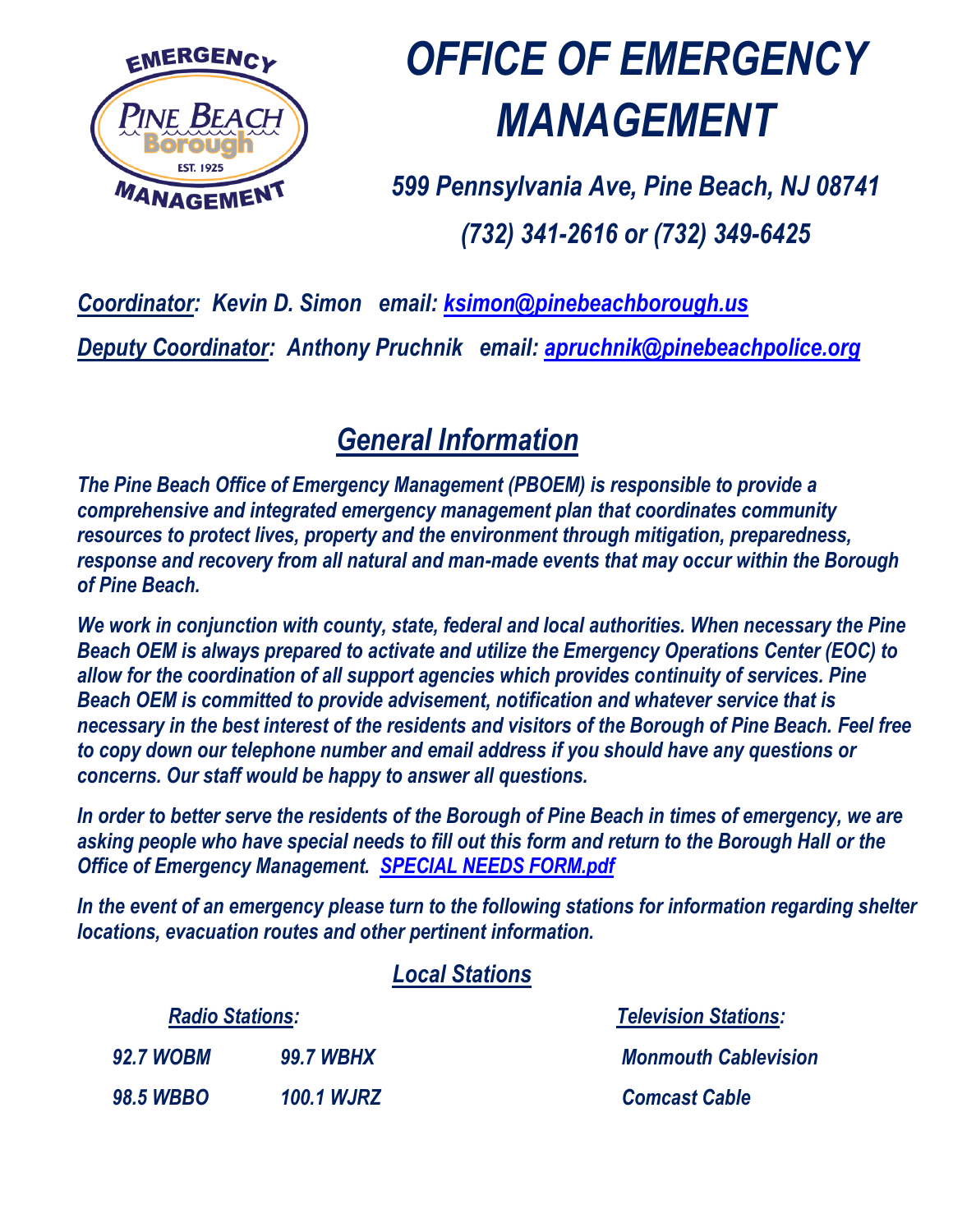# *Helpful Links*

*FEMA – [www.fema.gov](http://www.fema.gov/)*

- *NJ STATE POLICE – [www.njsp.org](http://www.njsp.org/)*
- *MT. HOLLY WEATHER – [www.erh.noaa.gov/er/phi](http://www.erh.noaa.gov/er/phi)*
- *NATIONAL WEATHER SERVICE – [www.nws.noaa.gov](http://www.nws.noaa.gov/)*
- *NATIONAL HURRICANE CENTER – [www.nhc.noaa.gov](http://www.nhc.noaa.gov/)*
- *U.S. DEPARTMENT OF HOMELAND SECURITY – [www.dhs.gov](http://www.dhs.gov/)*
- *NJ HOMELAND SECURITY – [www.njhomelandsecurity.gov](http://www.njhomelandsecurity.gov/)*
- *AMERICAN RED CROSS – [www.redcross.org](http://www.redcross.org/)*
- *READY.gov – [www.ready.gov](http://www.ready.gov/)*
- *THE SALVATION ARMY – [www.salvationarmyusa.org](http://www.salvationarmyusa.org/)*
- *NJ OFFICE OF EMERGENCY MGT. – [www.state.nj.us/njoem](http://www.state.nj.us/njoem)*
- *OCEAN COUNTY OFFICE OF EMERGENCY MGT. – [www.co.ocean.nj.us](http://www.co.ocean.nj.us/)*
- *CENTER FOR DISEASE CONTROL & PREVENTION – [www.edc.gov](http://www.edc.gov/)*
- *FEMA RESOURCES FOR TEACHING KIDS – [www.fema.gov/kids/teacher.htm](http://www.fema.gov/kids/teacher.htm)*
- *NJ COASTAL EVACUATION ROUTES – <http://www.state.nj.us/njoem/plan/evacuation-routes.html>*
- *OCEAN COUNTY EVACUATION MAP – [http://www.state.nj.us/njoem/plan/pdf/maps/ocean\\_evac.pdf](http://www.state.nj.us/njoem/plan/pdf/maps/ocean_evac.pdf)*
- *HURRICANE TRACKING MAP [http://www.state.nj.us/njoem/plan/pdf/maps/hurricane\\_tracking.pdf](http://www.state.nj.us/njoem/plan/pdf/maps/hurricane_tracking.pdf)*
- *CURRENT WEATHER AND TRAFFIC REPORTS <http://www.state.nj.us/njoem/weather/index.html>*
- *EMERGENCY PREPAREDNESS AROUND NEW JERSEY'S NUCLEAR GENERATING STATIONS [http://www.ready.nj.gov/plan/emb\\_nuclear\\_generating\\_stations.html](http://www.ready.nj.gov/plan/emb_nuclear_generating_stations.html)*
- *ANSWERS TO FREQUENTLY ASKED QUESTIONS FOR OYSTER CREEK <http://www.state.nj.us/dep/barnegatbay/docs/oyster-creek-faqs.pdf>*